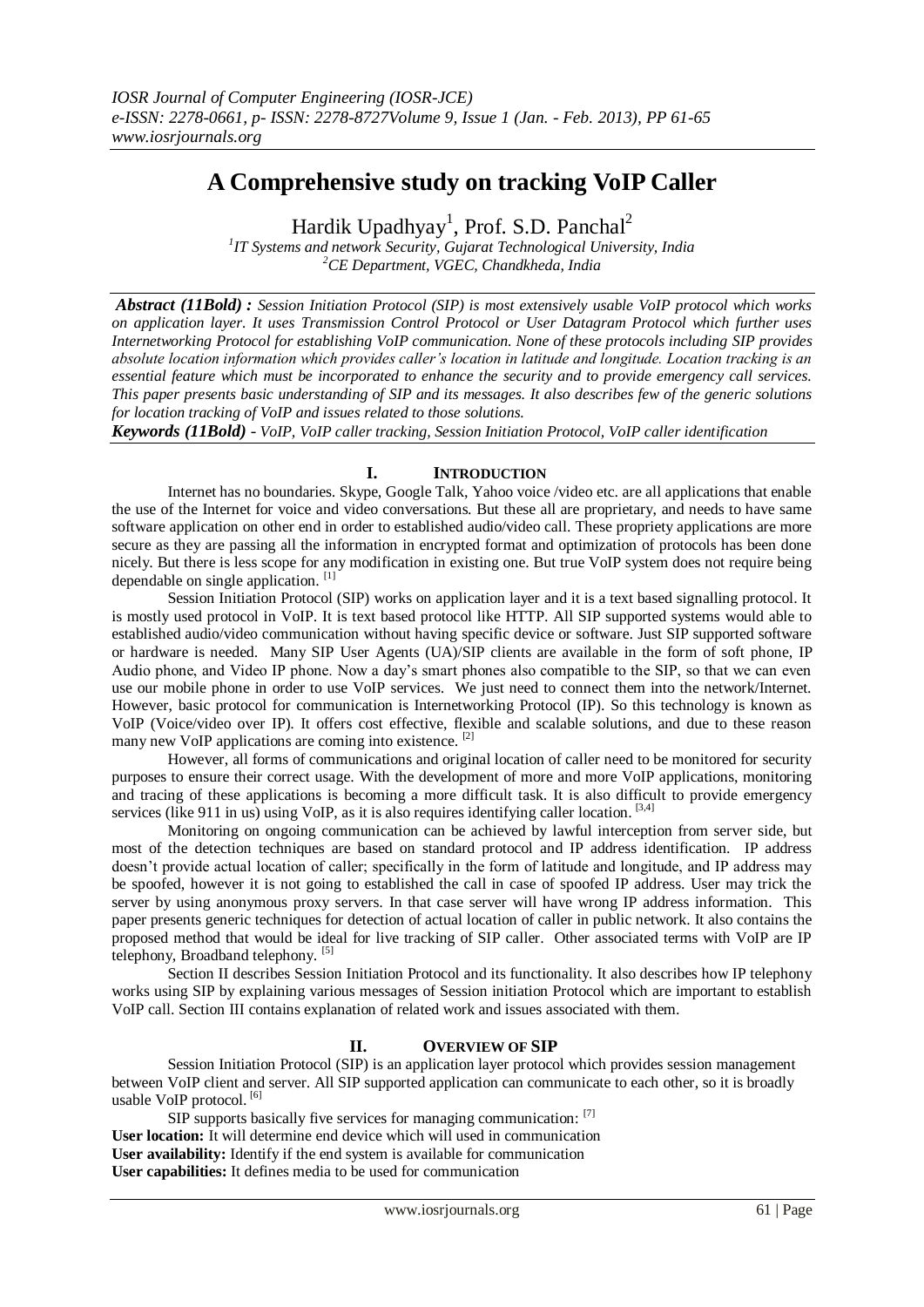**Session setup:** Established session for communication and manage it.

**Session management:** It manages session in terms of modification, transfer and termination.

SIP basically works on client-server mechanism, which uses request and response method just like Internet applications. Addressing method is also similar as e-mail which will identify user uniquely. Normal SIP URI would appear like follows:

- sip:1111@company.com
- sip:1112@10.1.1.1

SIP uses either DNS or IP for locating user. SIP messages can also have other information like authentication tokens, session identifier and Session Description Protocol (SDP). SDP is used to exchange session capabilities and features which will works along with SIP. [6,12]

#### **A. Components of SIP [6]**

**User Agent Client**: Actual client who is requesting for call to establish, it is also known as Terminal Equipment. Eg: Soft phone, IP phone, SIP enabled smart phone

**User Agent Server**: It is a server which is responsible to initiate the call to the destination. It is the actual server who is going to provide VoIP services.

**Registration Server:** In order to establish call, TE(Terminal Equipment) user has to get register to the SIP server. So registration server will performs the authorization of user.

**Proxy Server:** It works as a forwarder, in which UA will locate one proxy server, proxy will forward it to another and so on up to the destination server. It also provides routing, authentication, authorization, address resolution, and loop detection.

To set up entire VoIP infrastructure, all of above components work together.SIP servers can also works with other application or servers like RADIUS to provide services, such as authentication or billing.

#### **B. SIP Messages [6, 7]**

In order to understand how IP telephony works , one needs to understand SIP messages, and how it works to establish the communication. As SIP is the protocol responsible to initiate the call. SIP defines lots of messages, but to make proper communication followings are the essentials.

As discussed SIP messages are either request type or responses type. Response would a reply to the request message; the main messages that can also known as methods describes as follows:

- REGISTER- User Agent Client (UAC) will send this message for registration to the server. In order to established communication user has to perform registration. Server will validate UACs identity.
- INVITE— UAC will send this message to initiate call or conference, which server will forward to another UAC.
- ACK— Server and UA will send acknowledgement messages in the response of receiving various messages like INVITE.
- CANCEL—It ends the session of call which is not fully established.
- OPTIONS—It contains various fields, which contains response of queries mainly the values contains capabilities of a server.
- BYE—Normal termination of fully established call.
- $\bullet$

# **III. RELATED WORK**

This section describes the solutions for location identification of VoIP caller. This section also describes the issues associated with the explained solutions

## **GEO Track**

This method uses traceroute mechanism to identify location of VoIP caller. After determining the path, the location will be inferred from the DNS names of router interfaces and the location of the last router is assumed to be estimate of the target host's location. [8, 9]

#### **Observations:**

- The accuracy of this method depends mainly on how accurate the DNS records are.
- The traceroute result will also affect the location deduced from this method and this cannot be guaranteed to reflect the actual location of the target host, as user may use anonymous proxy server in order to establish call.
- If user is using mobile broadband, than this method would not give accurate location information.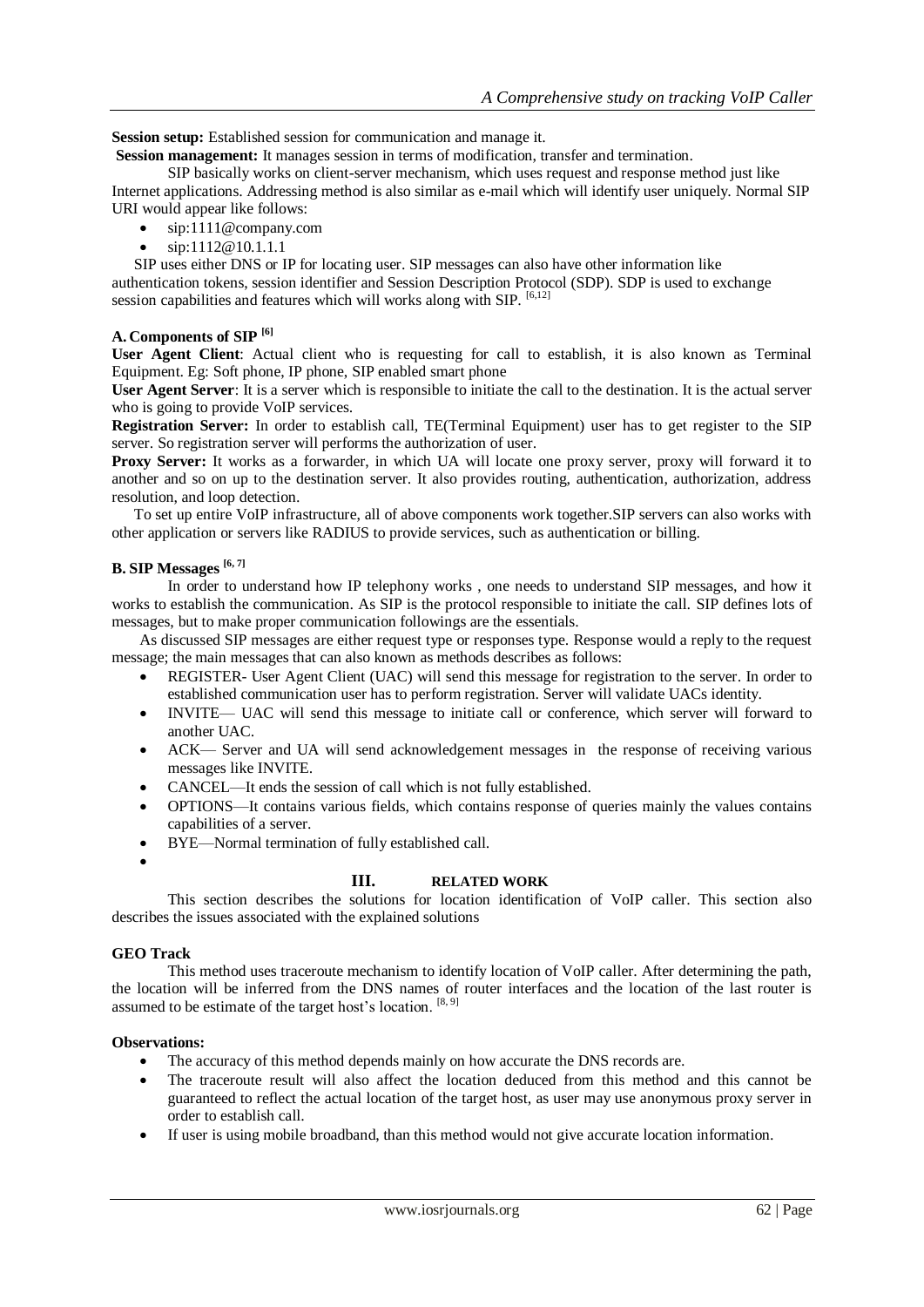# **Database Approach**

This solution describe that identification of VoIP caller location can be done by identifying location of end device and port where device is connected. So, by presuming the location of the endpoint device is stored in the database, a general location of the *VoIP* phone could be determined by knowing where the network device is located. [10]

# **Observations:**

- Network devices are frequently upgraded or replaced, and they are generally kept in a rack in a communications "closet". So in case of device with which VoIP phone is connected, is replaced or changed, then we have to upgrade all information into database manually. In case of deice located in datacenter, it seems to be closest, so it is difficult to distinguish the location.
- There might be one or fewer such closets on each floor of a corporate building, and so keeping a database of the network devices and their port locations is prone to human error
- Useful in wired connection only, in the case of wireless connectivity, it is quite impossible to provide generic solution, so that end device transfer the location information along with call.

## **RFID Tag**

This solution provides the location information for providing emergency call services. This solution comprising reading RFID tag data from at least one RFID tag using an RFID reader operatively associated with the VOIP terminal; and determining the VOIP terminal location based on RFID tag data. [10]

## **Observations:**

- No Global standard for RFID, So it is difficult to implement globally.
- Illegal tracking can be done on RFID tag; If attacker fetch the RFID of the device, than it is very easy for attacker to track the device.
- RFID tags could be read from a distance without the owner's knowledge, leading to the disclosing of location or other sensitive information contained in the RFID tag's memory
- As it is possible to clone RFID tag, it may be used to fool the authority. So it is a major security concern.
- RFID tag can work up to certain distance, so mainly useful in the application like shopping mall, so in order to get location information in public network, is difficult.

## **On demand database approach**

This solution was implemented for determining the location of a VoIP caller includes receiving an emergency call from a VoIP phone from the internet via a VoIP enabling device. A device identifier of the VoIP enabling device through which the call from the VoIP device originated is received. The device identifier is compared against a pre-defined table of device identifiers, where each device identifier in the table has an associated physical location. The physical location of the VoIP enabling device is returned during the call from the VoIP phone.

In this solution, the user who wants to use emergency services, which require location information of caller, need to get registered to the provider in prior. [10]

## **Observations**:

- Static entry in database, so can not consider as a reasonable solution. It has to be dynamic in nature.
- If user moves from one location to while call is going on, this method is not effective. So no live tracking is provided.
- User has to prior register himself in order to use emergency service .

## **GPS integration with VoIP Device**

In this solution GPS device had been integrated with VoIP device. So when user dials emergency call, it passes the location information with INVITE packet. It can be consider one of the finest solution in order to identify user location in public network. [10,11]

## **Observations:**

- As it is passing location information in INVITE packet, it can pass location at the time of call establishment, but if user moves after establishing call, than it is possible to get location information in this solution. So no live tracking can be done using this solution.
- Only useful for Emergency services up to certain extent.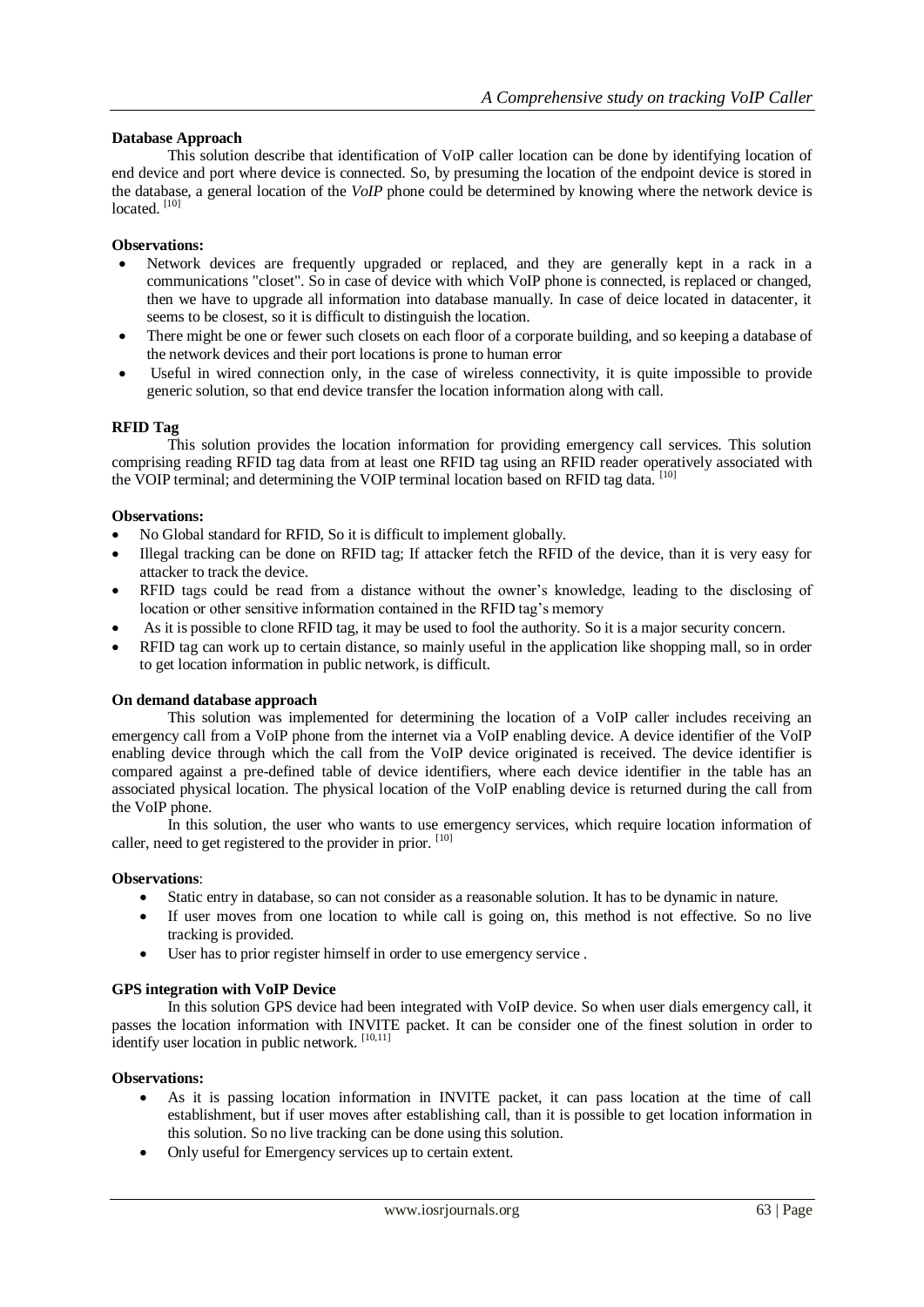- GPS tracking information, although relatively accurate, still has an uncertainty window around it of about 15-30 feet
- More power consumption
- GPS may not properly works in to internal areas of buildings
- It would not provide floor information in case of multi story building

#### **GEO Cluster**

With this technique, IP addresses which correspond to the co-located hosts are grouped together. IP-tolocation mapping information is then used to infer geographical location of the cluster. The address prefixes contained in BGP routing tables are then used to infer the location of the cluster. Given a target IP address, at first the geographic cluster to which it belongs is determined, and then an estimation of its location will be calculated to be that of the geographic cluster. So, the physical location of the cluster is assumed as user's location. [10,11]

#### **Observations:**

- The accuracy of this method also depends mainly on accurate mapping information being available
- It will not work in case of caller is using anonymous proxy server
- Would take more time to get location information, so not proper solution for deplying emergency call services

#### **DHCP lookup**

Dynamic Host Configuration Protocol (DHCP) servers have additional configuration options that allow them to store more information for each client than just the IP address. This information can include: the subnet mask, the domain name, the router IP address, static routes and physical location information. The SIP proxy server can also obtain the location information of a User Agent (UA) by querying DHCP server. The DHCP database must be updated with this additional information. [11]

#### **Observations**:

- Static entries are needed for location information for each IP address corresponding to MAC address.
- This will not work on Static IP address, as in internet scenario, one can have static IP address.
- Cannot provide accurate location information in terms of latitude and longitude

#### **WHO IS lookup**

Whois service provides the information about the organization and the person who has registered the site. It contains information such as: telephone numbers and mailing addresses. Based on this information, the physical location of hosts can be determined. [12]

#### **Observations**:

- The main concern with this method is that all of the hosts may not be located at, or near, the addresses of the registered organizations.
- Additionally, whois database data is provided manually, so incorrect or false data may be submitted. Furthermore, data must been updated periodically in order to be reliable.

#### **Tracking VoIP Call using Digital Watermarking**

This solution basically focuses on lawful interception of peer to peer VoIP call. Generally a VoIP packet passes through many peers in internet scenarios before reaching to their destination. So it is difficult to determine who is talking to whom. [13]

This solution presented watermarking technique, in which digital watermark would be embedded with VoIP signalling and media packets, which would help the law agencies to intercept VoIP call. This scheme is also known as packet marking scheme. [13]

#### **Observations**:

- This technique does not have global monitoring technique.
- It focus on finding out if some parties in which law agencies are interested to find out and intercept if have communicated.
- It does not provide absolute location information of caller, so cannot be useful to identify originating location of caller.